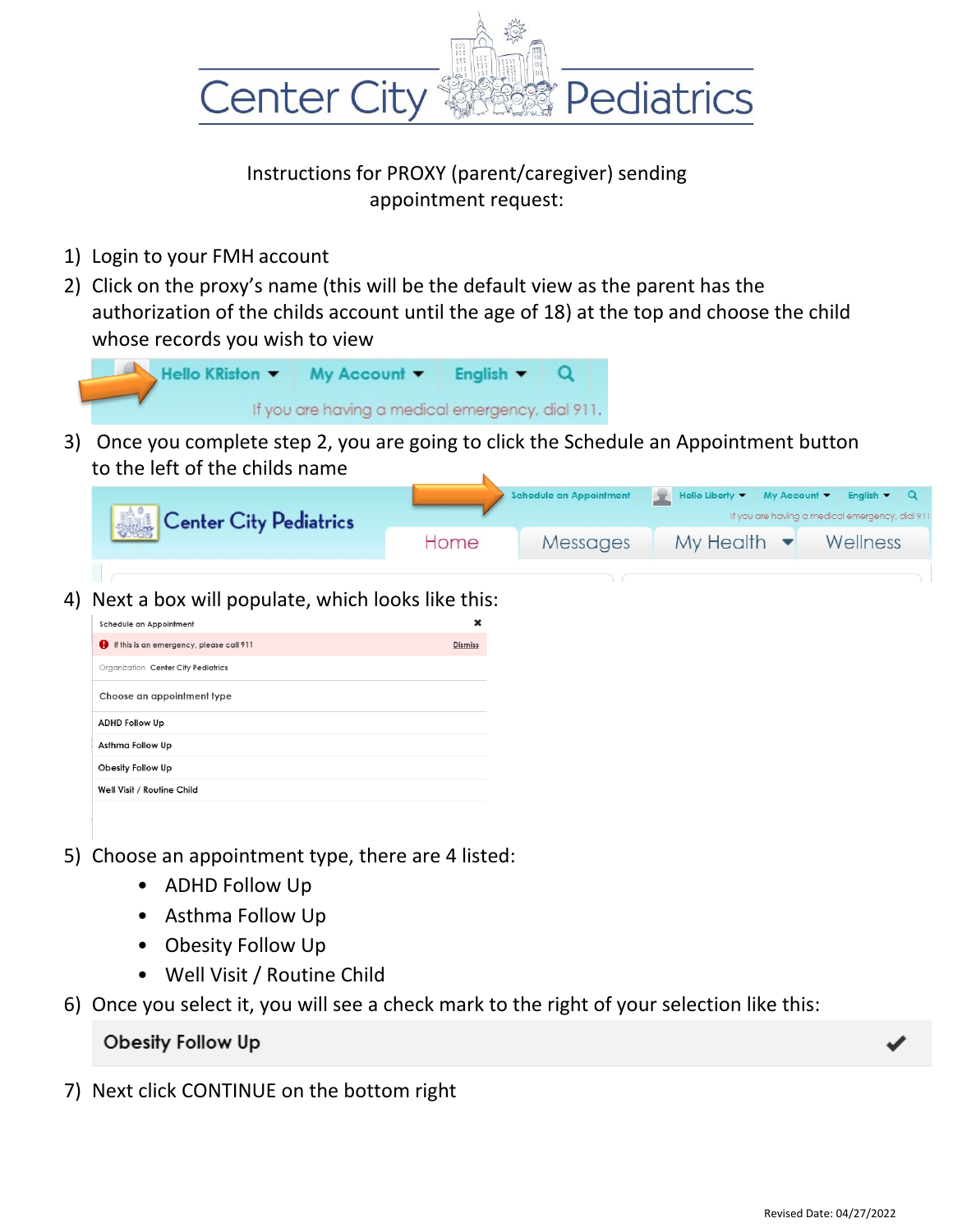| <b>Center City</b> | Pediatrics |
|--------------------|------------|
| Continue           |            |

8) A list of providers names and their profile picture populates: (only the providers the patient has seen in the past will populate, if you want to see a provider not listed on this screen, please call the office)

| Schedule an Appointment                  |                                    | ×              |
|------------------------------------------|------------------------------------|----------------|
| If this is an emergency, please call 911 |                                    | <b>Dismiss</b> |
| Organization Center City Pediatrics      | Appointment Type Obesity Follow Up |                |
| Choose a provider                        |                                    |                |
| Dr. Chung Chiang, DO<br>Pediatrics       |                                    |                |
| Dr. Craig Barkan, MD<br>Pediatrics       |                                    |                |
| Dr. Cynthia C Warren, MD<br>Pediatrics   |                                    |                |
| Dr. Eric D Berger, MD<br>Pediatrics      |                                    |                |
| <b>Back</b>                              |                                    | Continue       |

- 9) Click on the provider you wish to schedule the appointment with
- 10) Another check mark on your selection will appear to the right



11) Click continue on the bottom right

## Continue

12) Next you will see the locations to choose from